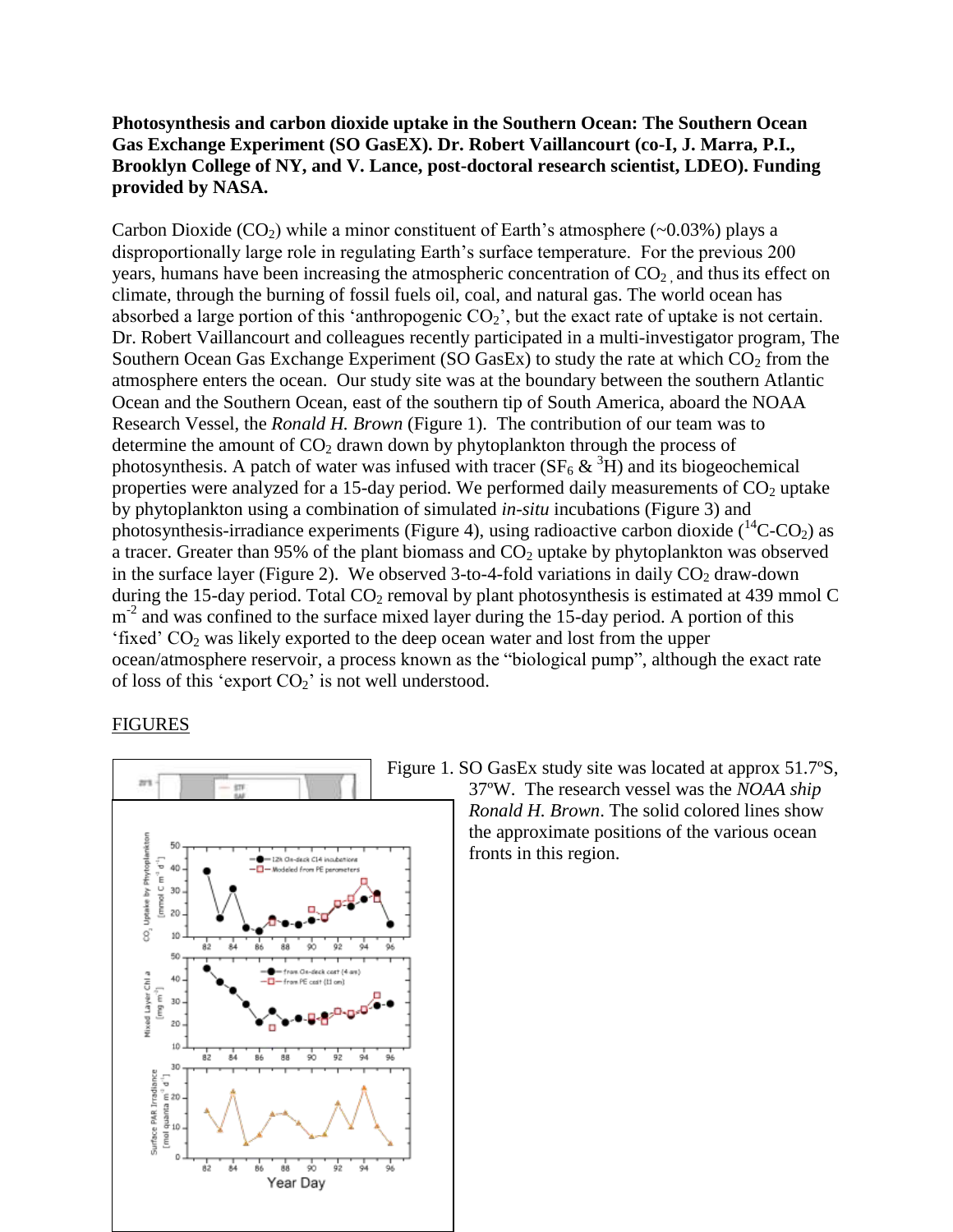Figure 2. Daily (12-hr) mixed layer (50 m)  $CO<sub>2</sub>$  uptake (a) and Chlorophyll *a* (b) and surface PAR irradiance (400 – 700 nm) (c) during the 15-day period of patch occupation. Solid symbols are from 12-hour incubation data, and open symbols are modeled values based on photosynthesis-irradiance (PE) experiments. The two independent measures give very similar results. The change in  $CO<sub>2</sub>$  uptake over time probably indicates natural variability in addition to horizontal mixing and entrainment of patch water with water masses outside of the patch.



Figure 3. The NOAA research Ship *Ronald H. Brown*, in port in Punta Arenas, Chile prior to departure to Southern Ocean GasEx study site. February, 2008.



Figure 4. Scientists Dr. Veronica Lance (Lamont-Doherty Earth Observatory) and Dr. Pete Strutton (Oregon State University) arrange samples in on-deck incubator for  $12$ -hour  $CO<sub>2</sub>$  uptake experiment on the back deck of the *Ron Brown*. The light source is natural sunlight, and temperature is maintained by flowing seawater pumped from the ship's side. The sample tubes are sheathed in blue filters to simulate the color of underwater light field.

Figure 5. The radial photosynthetron, shown here in the radiation lab aboard the *Ron H. Brown,* measures the rate of  $CO<sub>2</sub>$ uptake in multiple samples from up to 10 depths simultaneously using a central light source. Ambient temperature  $($   $\sim$   $5^{\circ}$